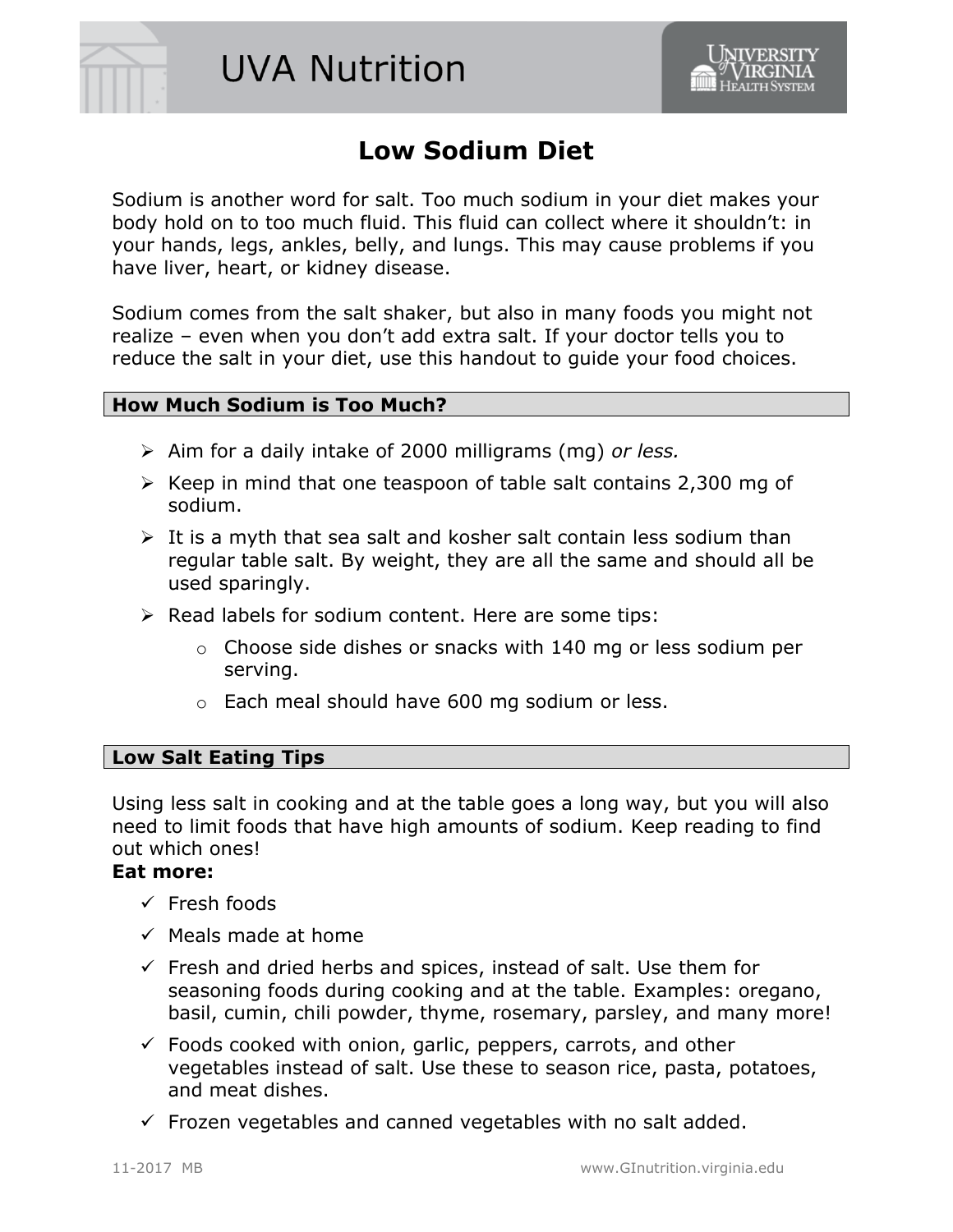## **Eat less:**

- $\checkmark$  Fast food and take-out like Chinese food and pizza
- $\checkmark$  Store bought canned foods, unless the label says "no salt added"
- $\checkmark$  Canned soups, unless they are Low Sodium varieties. See the section on reading labels below.
- $\checkmark$  Processed foods like potato chips and Oreos®
- $\checkmark$  Ready-made meals like boxed rices and TV dinners
- $\checkmark$  Jarred condiments like salsa, pickles, and olives

## **Reading Nutrition Labels**

You should get in the habit of checking food labels for the most up-to-date information. Sodium is always on the food label. These steps will help you figure out how much sodium is in a certain food:

1. **Number of servings and mg of sodium** – The label gives you the serving size and the number of servings in the package. The Nutrition Facts apply to the serving size listed on the label, not necessarily to the whole package. Remember, if the serving size is 1 cup and you eat or drink 2 cups, you must multiply the amount of sodium by 2. (The same goes for the calories, etc.)

| <b>Nutrition Facts</b><br>Serving Size 2 crackers (124 g)<br>Servings Per Container About 21<br>Amount Per Servina                                                                                                                    |  |  |
|---------------------------------------------------------------------------------------------------------------------------------------------------------------------------------------------------------------------------------------|--|--|
| Calories 60 Calories from Fat 15                                                                                                                                                                                                      |  |  |
| % Daily Value*                                                                                                                                                                                                                        |  |  |
| Total Fat 1.5g<br>2%                                                                                                                                                                                                                  |  |  |
| 0%<br>Saturated Fat 0g                                                                                                                                                                                                                |  |  |
| Trans Fat 0g                                                                                                                                                                                                                          |  |  |
| Cholesterol Oma<br>0%                                                                                                                                                                                                                 |  |  |
| 3%<br>Sodium 70ma                                                                                                                                                                                                                     |  |  |
| Total Carbohydrate 10g<br>3%                                                                                                                                                                                                          |  |  |
| 3%<br>Dietary Fiber Less than 1g                                                                                                                                                                                                      |  |  |
| Sugars 0g                                                                                                                                                                                                                             |  |  |
| Protein 2g                                                                                                                                                                                                                            |  |  |
|                                                                                                                                                                                                                                       |  |  |
| Vitamin A 0%<br>● Vitamin C 0%                                                                                                                                                                                                        |  |  |
| Calcium 0% -<br>Iron 2%                                                                                                                                                                                                               |  |  |
| * Percent Daily Values are based on a 2,000<br>calorie diet. Your daily values may be higher<br>or lower depending on your calorie needs:<br>Calcries:<br>2.000<br>2,500                                                              |  |  |
| Total Fat<br>65a<br>Less than<br>80a<br>Sat Fat<br>Less than<br>200<br>250<br>Cholesterol<br>Less than<br>300ma<br>300mg<br>Sodium<br>Less than<br>2400mg 2400mg<br>Total Carbohydrate<br>300a<br>375a<br>Dietary Fiber<br>259<br>30g |  |  |

2. **Look at the ingredients** – Beware of products that list "salt," "sodium," and "monosodium glutamate" as one of the first five ingredients.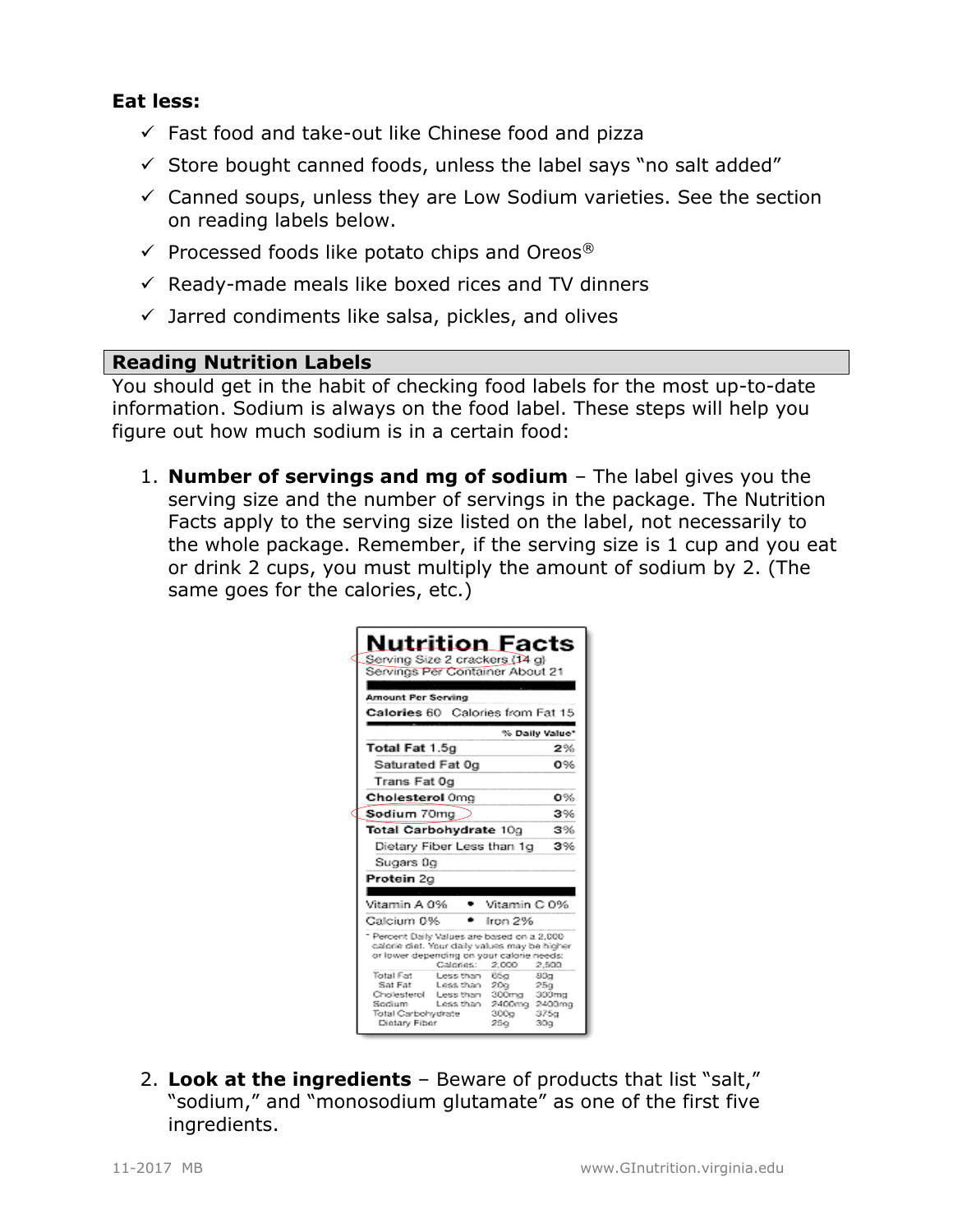3. **Compare brands** – The sodium content of a particular food may vary from brand to brand. Be sure you are comparing similar serving sizes. Remember, those foods labeled as *reduced sodium* contain at least 25% less sodium than the regular variety. For example, a reduced sodium frozen entrée may have 600 mg sodium instead of 800 mg sodium in the regular version.

There are laws that regulate what certain words and phrases mean on the front of food labels. The table below explains what food companies are allowed to say. But remember, the serving you actually eat may not be exactly the same as the suggested serving on the nutrition label.

| <b>Label Term</b>                                 | <b>Meaning</b>                                                                                                      |
|---------------------------------------------------|---------------------------------------------------------------------------------------------------------------------|
| Sodium-Free                                       | Less than 5 mg of sodium per serving                                                                                |
| Very Low Sodium                                   | 35 mg or less of sodium per serving                                                                                 |
| Low Sodium                                        | 140 mg or less of sodium per serving                                                                                |
| Reduced or less sodium                            | At least 25% less sodium than a serving size of the<br>original product                                             |
| Unsalted, no salt<br>added, without added<br>salt | May contain sodium as a natural part of the food,<br>but no additional sodium or salt is added during<br>processing |

#### **What to Eat: The Specifics**

| <b>Food Group:</b>                    | <b>Choose these lower</b><br>sodium foods:                                                                                                                                                                                                                                                                                                                                                                                                                                                                            | Limit these high sodium<br>foods:                                                                                                                                                                                                                                                                                                                                                                                                        |
|---------------------------------------|-----------------------------------------------------------------------------------------------------------------------------------------------------------------------------------------------------------------------------------------------------------------------------------------------------------------------------------------------------------------------------------------------------------------------------------------------------------------------------------------------------------------------|------------------------------------------------------------------------------------------------------------------------------------------------------------------------------------------------------------------------------------------------------------------------------------------------------------------------------------------------------------------------------------------------------------------------------------------|
| <b>Breads, Grains,</b><br>and Cereals | Loaf bread, dinner rolls,<br>English muffins, bagels<br>(limit to 2-3 servings daily)<br>Plain pasta, noodles, plain<br>rice<br>White or sweet potatoes,<br>unsalted<br>Dried beans, peas, and<br>lentils (cook with onion<br>and garlic for flavor);<br>Unsalted hot cereals like<br>oatmeal and wheat farina<br>Unsalted or low sodium<br>snack foods (read labels,<br>some chips are low in salt)<br>Low sodium ready to eat<br>$\bullet$<br>cereals such as puffed rice,<br>cornflakes, oat Os,<br>shredded wheat | <b>Biscuits and Bisquick</b><br>Pancake, muffin, and<br>cornbread mixes<br>Seasoned rice and noodle<br>$\bullet$<br>mixes like ramen noodles,<br>Noodle Roni®, Rice-a-Roni®,<br>macaroni and cheese<br>Coating mixes like seasoned<br>bread crumbs,<br>Shake'n'Bake <sup>®</sup><br>Salted snacks like potato<br>$\bullet$<br>chips, nachos, peanut<br>butter crackers, pretzels,<br>pork rinds)<br>Instant mashed potatoes<br>$\bullet$ |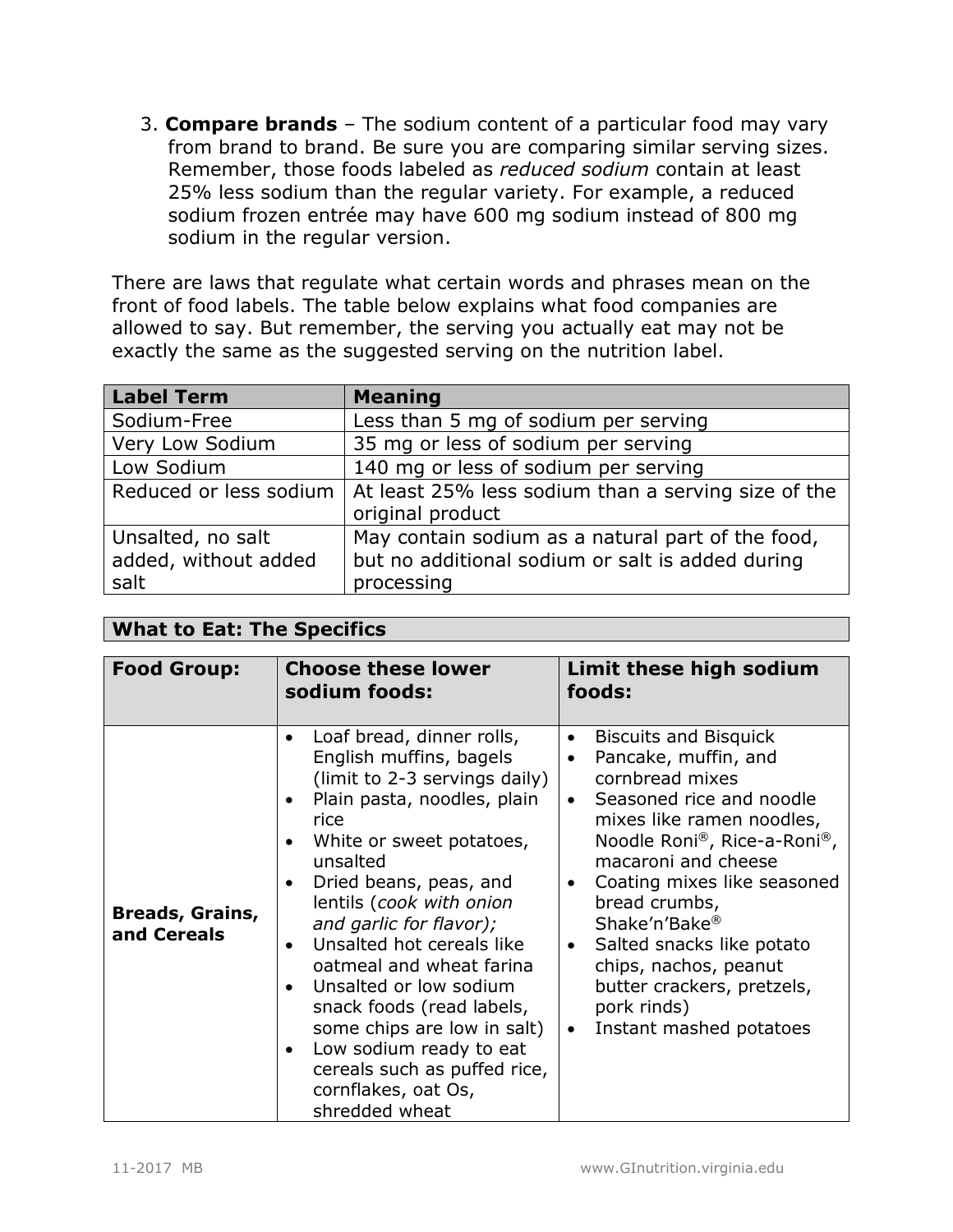| <b>Food Group:</b>           | <b>Choose these lower</b>                                                                                                                                                                                                                                                                                                                                                                    | Limit these high sodium                                                                                                                                                                                                                                                                                                                                                                                        |
|------------------------------|----------------------------------------------------------------------------------------------------------------------------------------------------------------------------------------------------------------------------------------------------------------------------------------------------------------------------------------------------------------------------------------------|----------------------------------------------------------------------------------------------------------------------------------------------------------------------------------------------------------------------------------------------------------------------------------------------------------------------------------------------------------------------------------------------------------------|
|                              | sodium foods:                                                                                                                                                                                                                                                                                                                                                                                | foods:                                                                                                                                                                                                                                                                                                                                                                                                         |
| <b>Dairy</b>                 | <b>Milk</b><br>Yogurt<br>Cream cheese, especially<br>whipped<br>Sour cream<br>Ice cream and frozen<br>yogurt<br>Whipped cream<br>Low sodium cheeses:<br>$\bullet$<br>Swiss, mozzarella, grated<br>Parmesan<br>Note: Low Fat does not mean<br>low sodium!                                                                                                                                     | <b>Buttermilk</b><br>$\bullet$<br>Processed cheeses:<br>American, Nacho cheese,<br>Cheez Whiz <sup>®</sup> , Easy Cheese <sup>®</sup><br>Blue cheese<br>$\bullet$<br>Pimento cheese<br>$\bullet$<br>Cottage cheese<br>$\bullet$<br>Queso fresco<br>Feta cheese<br>Read the labels, cheese varies<br>in sodium content.                                                                                         |
|                              |                                                                                                                                                                                                                                                                                                                                                                                              |                                                                                                                                                                                                                                                                                                                                                                                                                |
| <b>Fruits</b>                | All fruits and fruit juices<br>$\bullet$                                                                                                                                                                                                                                                                                                                                                     | No need to limit any!<br>$\bullet$<br>(Canned fruits do not<br>contain sodium.)                                                                                                                                                                                                                                                                                                                                |
| <b>Fats</b>                  | Unsalted butter<br>$\bullet$<br>Lard<br>Olive or vegetable oil<br>٠<br>Tub or squeeze margarine<br>Low sodium or homemade<br>$\bullet$<br>salad dressings<br>Mayonnaise                                                                                                                                                                                                                      | Bacon and bacon grease<br>$\bullet$<br>Salt pork<br>$\bullet$<br>Fat back<br>$\bullet$<br>Regular commercial salad<br>dressings                                                                                                                                                                                                                                                                                |
| Seasonings and<br>condiments | Fresh or dried herbs and<br>spices<br>Vinegar, lemon juice and<br>$\bullet$<br>fruit juices for marinades<br>Onion and garlic (fresh,<br>minced, dried in flakes or<br>powdered)<br>Pepper, celery seed, and<br>$\bullet$<br>dried vegetable flakes<br>Mustard, low sodium<br>$\bullet$<br>bouillon<br>Spice and herb blends<br>$\bullet$<br>without added salt (Mrs.<br>$Dash^{\circledR})$ | Salt, sea salt, lite salt,<br>bouillon cubes<br>Potassium-containing salt<br>$\bullet$<br>substitutes (Nu-Salt®, No<br>Salt <sup>(8)</sup><br>Seasoning salts (garlic salt,<br>onion salt, celery salt)<br>Spice and herb mixes with<br>$\bullet$<br>added salt, including Old<br>Bay <sup>®</sup><br>Commercially prepared<br>$\bullet$<br>sauces (teriyaki, soy)<br>Large amounts of ketchup<br>or BBQ sauce |